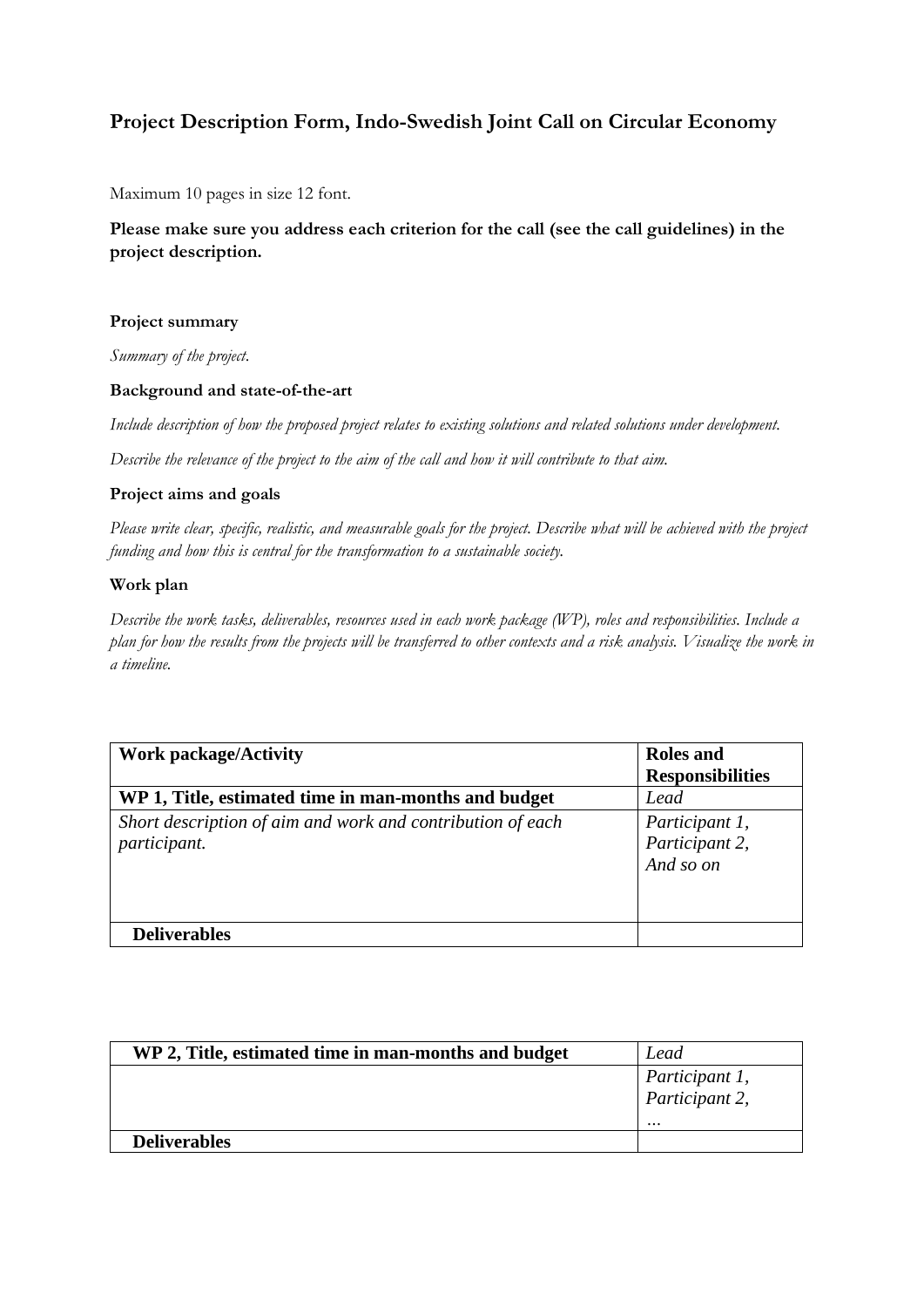*Add as many work packages as needed to describe the project*

# **Potential and impact**

*Describe the potential and impact of the project – in both short and long term – on sustainable development if the project is successful. The description must include how the results will benefit both women and men.*

*Describe communication and dissemination plans, including how to involve relevant stakeholders.*

# **Project consortium**

*Describe the coordination of the project.*

*Describe the role of each project partner and how their expertise fit the aim and goals of the project and complement each other in achieving the common goal.*

*Describe how the expertise and capacities of the participating partners cooperate to benefit the quality of the work and fulfilment of project aims and goals. How will the collaboration generate mutual added value to the respective work and competence of the applicants? In which ways is the collaboration based on equal participation and how will it lead to mutual exchange of knowledge? Describe how the project team is composed when it comes to gender balance and influence. In the event the gender balance among the project participants is unequal (not within 40/60%), describe longterm goals related to equality and how you will work to approach these goals.* 

*Describe the added value of the bilateral collaboration and how both India and Sweden will benefit from the project results.*

## **Total budget of the project, including all funding**

**Costs**

| Costs (expressed<br>in $INR$ )            | 2022 | 2023 | 2024 | 2025 |
|-------------------------------------------|------|------|------|------|
| Personnel costs                           |      |      |      |      |
| Equipment, land,<br>buildings             |      |      |      |      |
| Consultants,<br>licenses, etc.            |      |      |      |      |
| Other direct<br>costs incl.<br>travelling |      |      |      |      |
| Indirect costs                            |      |      |      |      |

*Please motivate and describe the budget and the content of budget posts.* 

## **Financing**